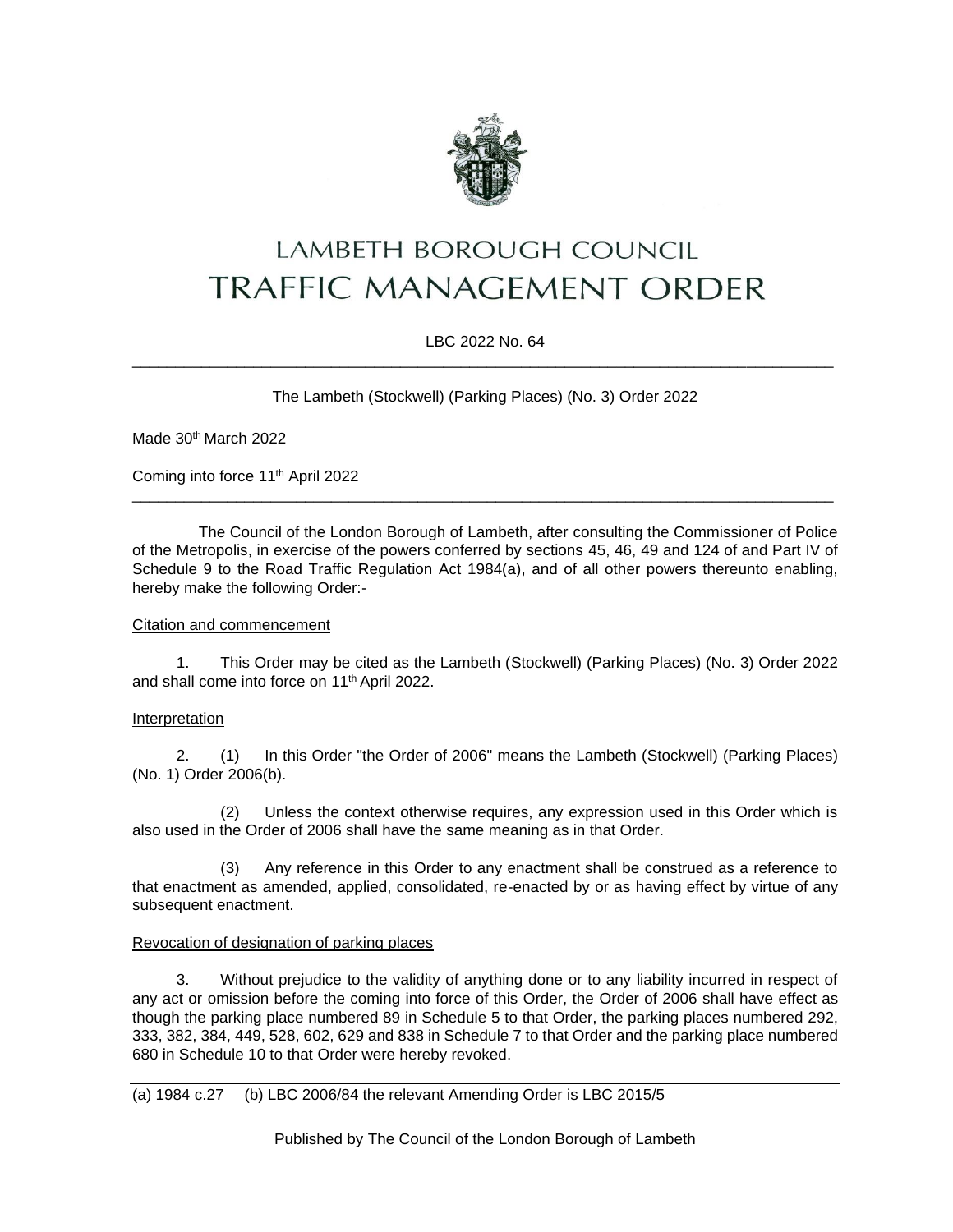# Designation of parking places and application of the Order of 2006 thereto

4. (1) Each area on a highway comprising the length of carriageway of a street specified in column 2 of Schedule 1, 2 or 3 to this Order and bounded on one side of that length by the edge of the carriageway and on the other sides by a white line marking is designated as a parking place.

(2) The reference in this Article to a white line marking shall be construed as a reference to the white line marking (either broken or continuous) provided for in Schedule 7 to the Traffic Signs Regulations and General Directions 2016(a) or, if applicable, authorised by the Secretary of State by virtue of section 64 of the Road Traffic Regulation Act 1984.

(3) The provisions of the Order of 2006 (other than Articles 3 and 16) shall apply to the areas designated as parking places by this Order as if in those provisions any reference to a parking place included a reference to an area designated as a parking place by this Order and as if any reference to Schedule 7 to the Order of 2006 included a reference to the Schedule to this Order.

#### Placing of traffic signs, etc.

- 5. The Council shall:-
	- (a) place and maintain traffic signs indicating the limits of each parking place referred to in Schedule 1, 2 or 3 to this Order;
	- (b) place and maintain in or in the vicinity of each parking place referred to in Schedule 1, 2 and 3 to this Order traffic signs indicating that such parking place may be used during the permitted hours for the leaving only of the vehicles specified in Article 4(6), 4(9) and 4(10) respectively of the Order of 2006; and
	- (c) carry out such other work as is reasonably required for the purposes of the satisfactory operation of each parking place.

# Amendments to the Order of 2006

6. Without prejudice to the validity of anything done or to any liability incurred in respect of any act or omission before the coming into force of this Order, the Order of 2006 shall have effect as though:

(a) in Article 2(1) to that Order, in the meanings assigned to the expressions "electronic car club permit", "hard copy car club permit" and "validate", for the text "Schedule 1, 3, 5, 6, 6A, 7, 8 or 10" there were substituted the text "Schedule 1, 3, 5, 6, 6A, 7, 8, 10, 10A or 10B";

(b) in Article 3(1)(a) of that Order, for the text "Schedule 1, 2, 3, 4, 5, 6, 6A, 7, 8, 9 or 10" there were substituted the text "Schedule 1, 2, 3, 4, 5, 6, 6A, 7, 8, 9, 10, 10A or 10B";

(c) in Article 3(1)(b) of that Order, for the text "Schedule 1, 2, 3, 4, 5, 6, 6A, 7, 8, 9 or 10" there were substituted the text "Schedule 1, 2, 3, 4, 5, 6, 6A, 7, 8, 9, 10, 10A or 10B";

(a) S.I. 2016/362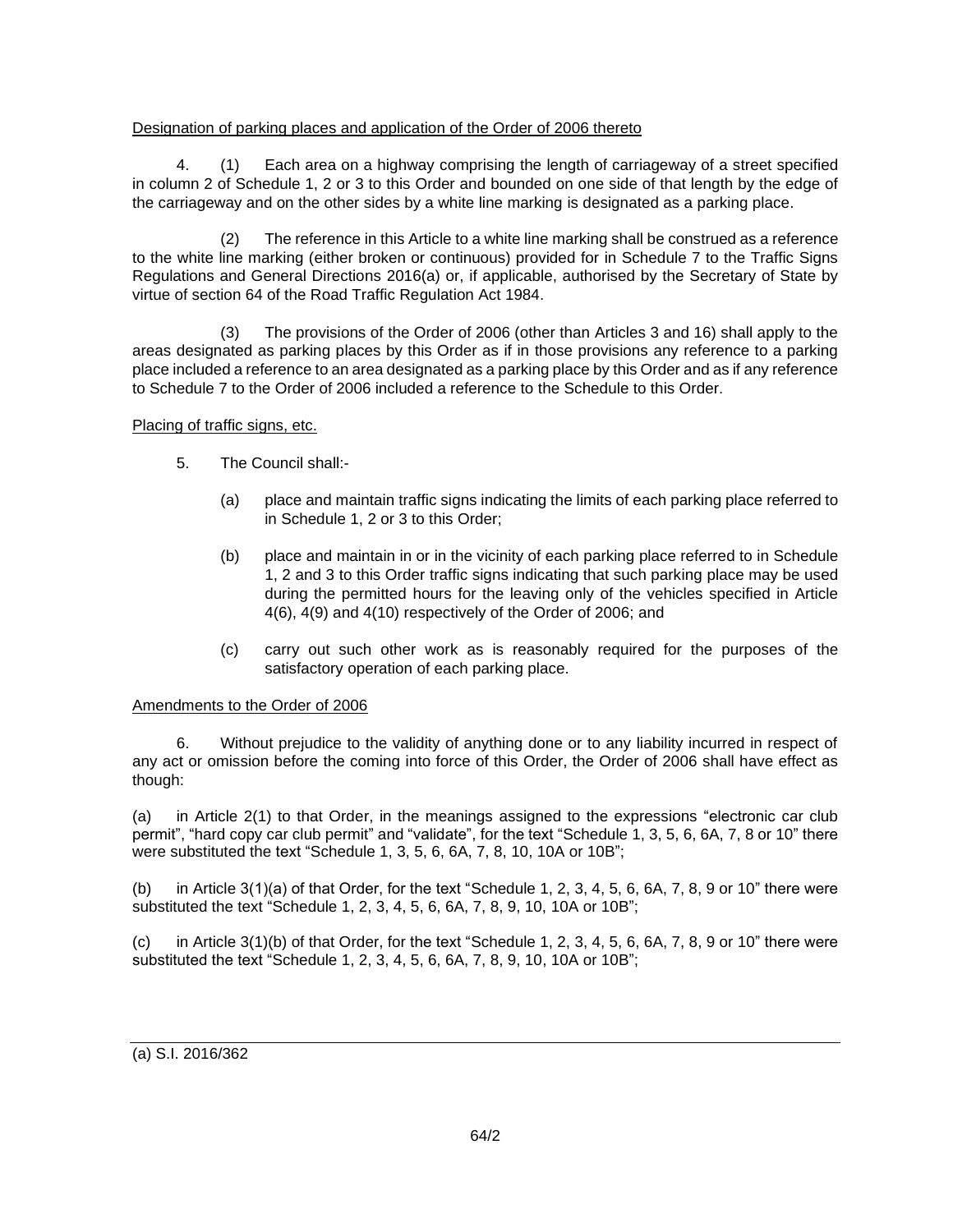(d) there were added as Articles 4(9) and 4(10) to that Order, the following:

"(9) Each parking place referred to in Schedule 10A may be used, subject to the provisions of this Order, for the leaving during the permitted hours of such vehicles of the class specified in paragraph (1) of this Article:-

- (a) as display in the manner specified in Article 5(11)(a) either a valid hard copy resident's permit, a valid hard copy car club permit, a valid hard copy visitor's permit or a valid hard copy trade permit, issued in respect of that vehicle; or
- (b) in respect of which there has been granted either an electronic resident's permit, an electronic car club permit, a flexible car club permit, an electronic visitor's permit or an electronic trade permit and a hand-held device shows the indication specified in Article 5(11)(b),

provided that the electrical storage battery of that vehicle is in the process of being charged from a mains electrical source adjacent to that parking place.

(10) Each parking place referred to in Schedule 10B may be used, subject to the provisions of this Order, for the leaving during the permitted hours of such vehicles of the class specified in paragraph (1) of this Article:-

- (a) as display in the manner specified in Article 5(12)(a) either a valid hard copy resident's permit, a valid hard copy business permit, a valid hard copy teacher's permit, a valid hard copy car club permit, a valid hard copy health care permit, a valid hard copy visitor's permit or a valid hard copy trade permit, issued in respect of that vehicle;
- (b) in respect of which there has been granted either an electronic resident's permit, an electronic business permit, an electronic teacher's permit, an electronic car club permit, a flexible car club permit, an electronic health care permit, an electronic visitor's permit or an electronic trade permit and a hand-held device shows the indication specified in Article 5(12)(b),

provided that the electrical storage battery of that vehicle is in the process of being charged from a mains electrical source adjacent to that parking place.";

(e) there were added as Article 5(11) to that Order, the following:

"(11) At all times during which a vehicle is left in a parking place referred to in Schedule 10A during the permitted hours:-

- (a) it shall display in the relevant position either a valid hard copy resident's permit, a valid hard copy car club permit, a valid hard copy visitor's permit or a valid hard copy trade permit, issued in respect of that vehicle, so that all the particulars on that hard copy resident's permit, that hard copy car club permit, that hard copy visitor's permit or that hard copy trade permit, as the case may be, are clearly visible from outside that vehicle and from the front or nearside of that vehicle; or
- (b) there shall be an indication on a hand-held device that either an electronic resident's permit, an electronic car club permit, a flexible car club permit, an electronic visitor's permit or an electronic trade permit has been granted in respect of that vehicle and the permit is valid;";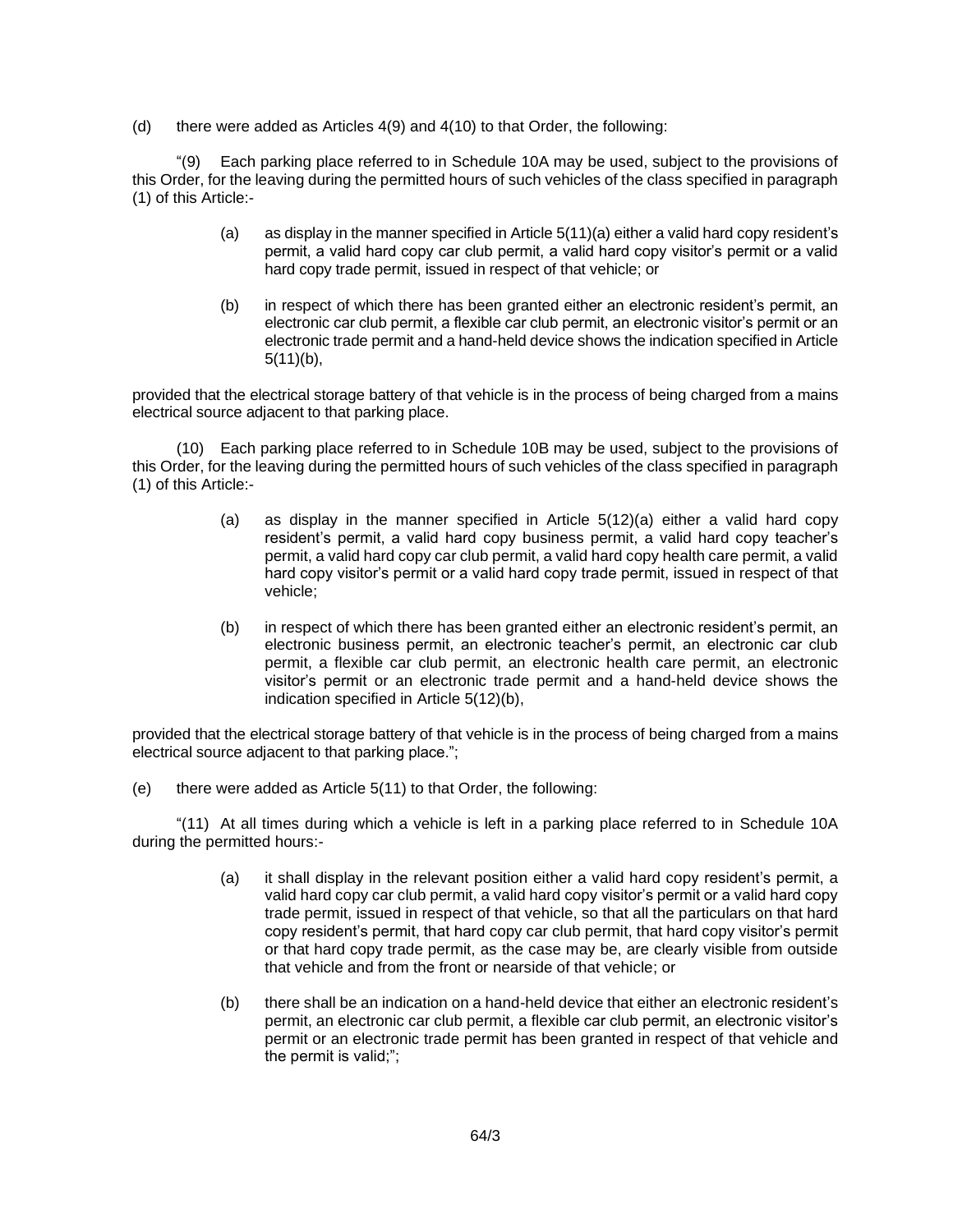$(f)$  there were added as Article 5(12) to that Order, the following:

"(12) At all times during which a vehicle is left in a parking place referred to in Schedule 10B during the permitted hours:-

- (a) it shall display in the relevant position either a valid hard copy resident's permit, a valid hard copy business permit, a valid hard copy car club permit, a valid teacher's permit, a valid hard copy visitor's permit or a valid hard copy trade permit, issued in respect of that vehicle, so that all the particulars on that hard copy resident's permit, that hard copy business permit, that hard copy car club permit, that hard copy teacher's permit, that hard copy visitor's permit or that hard copy trade permit, as the case may be, are clearly visible from outside that vehicle and from the front or nearside of that vehicle; or
- (b) there shall be an indication on a hand-held device that either an electronic resident's permit, an electronic business permit, an electronic car club permit, a flexible car club permit, an electronic teacher's permit, an electronic visitor's permit or an electronic trade permit has been granted in respect of that vehicle and the permit is valid.";

(g) in Article 12(1)(a) of that Order, for the text "Schedule 1, 2, 3, 4, 5, 6, 6A, 7, 8, 9 or 10" there were substituted the text "Schedule 1, 2, 3, 4, 5, 6, 6A, 7, 8, 9, 10, 10A or 10B";

- (h) immediately following paragraph (e) of Article 16 of that Order, there were added the following:
	- "(ee) place and maintain in or in the vicinity of each parking place referred to in Schedule 10A and 10B traffic signs indicating that such parking place may be used during the permitted hours for the leaving of the vehicles specified in Article 4(9) and 4(10) respectively;";

(i) in Article 20(4) of that Order, for the text "Schedule 8, 9 or 10" there were substituted the text "Schedule 8, 9, 10, 10A or 10B";

(j) for Article 23 of that Order, there were substituted the following:

"23. (1) No vehicle in respect of which payment of the parking charge has been made using the electronic payment system in accordance with the provisions of Article 18, and which has been taken away from a parking place referred to in Schedule 1, 2, 3, 4, 5, 6 or 6A, during the permitted hours, shall, until the expiration of 1 hour from the time that vehicle was taken away, again be left in that parking place during the permitted hours.

(2) No vehicle which has been taken away from a parking place referred to in Schedule 10A or 10B during the permitted hours, shall, until the expiration of 2 hours from the time that vehicle was taken away, again be left in that parking place during the permitted hours.";

(k) in Article 24(3) of that Order, for the text "Schedule 1, 3, 5, 6, 6A, 7, 8 or 10" there were substituted the text "Schedule 1, 3, 5, 6, 6A, 7, 8, 10, 10A or 10B";

(l) in Article 25(3)(a) of that Order, for the text "Schedule 1, 4, 5, 6, 6A, 9 or 10" there were substituted the text "Schedule 1, 4, 5, 6, 6A, 9, 10 or 10B";

(m) in Article 25(3)(b) of that Order, for the text "Schedule 1, 4, 5, 6, 6A, 9 or 10" there were substituted the text "Schedule 1, 4, 5, 6, 6A, 9, 10 or 10B";

(n) in Article 26(3) of that Order, for the text "Schedule 1, 3, 5, 6, 6A, 7, 8 or 10" there were substituted the text "Schedule 1, 3, 5, 6, 6A, 7, 8, 10, 10A or 10B";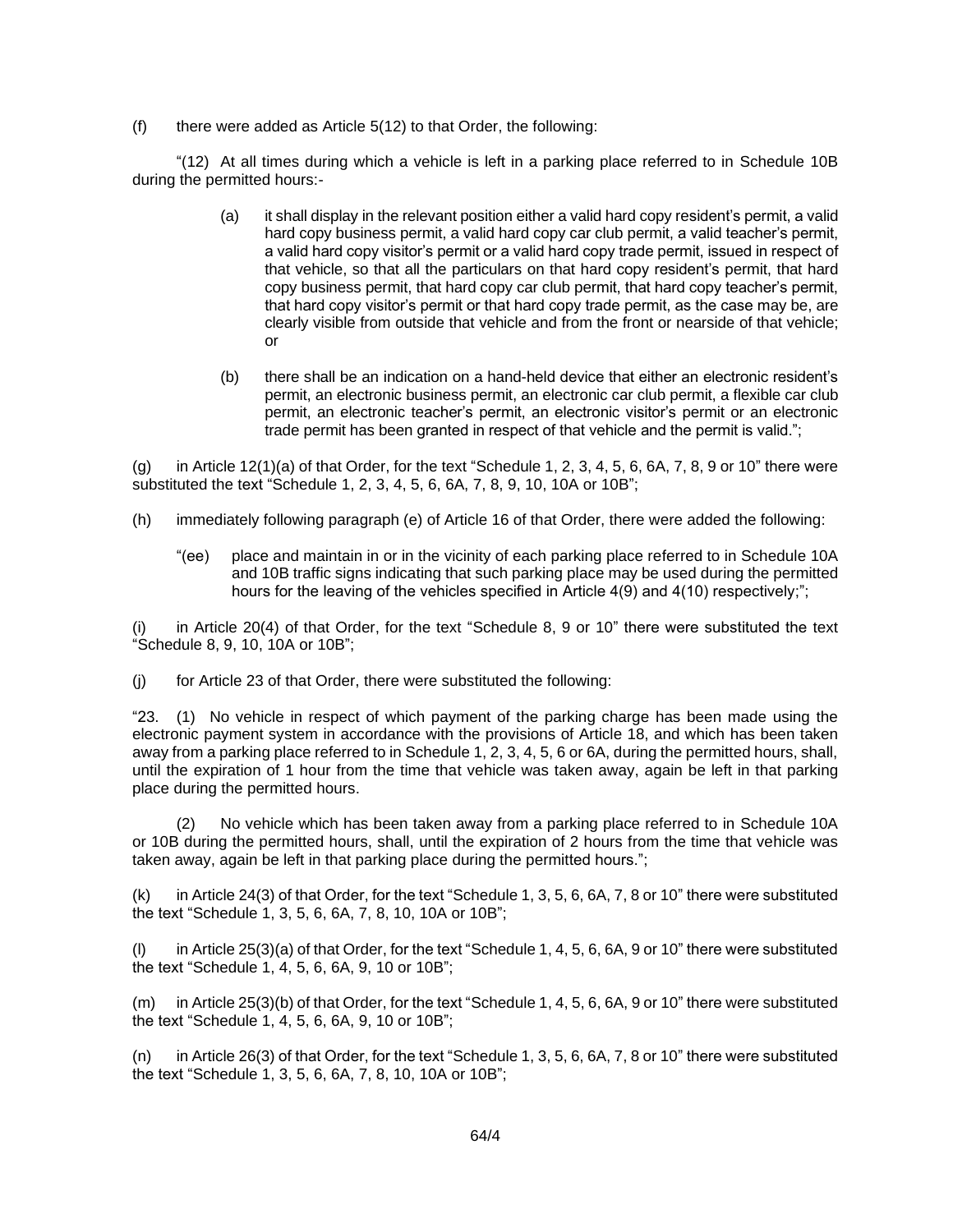(o) in Article 27(3) of that Order, for the text "Schedule 1, 3, 5, 6, 6A, 7, 8 or 10" there were substituted the text "Schedule 1, 3, 5, 6, 6A, 7, 8, 10, 10A or 10B";

(p) in Article 28(3) of that Order, for the text "Schedule 1, 4, 5, 6, 6A, 9 or 10" there were substituted the text "Schedule 1, 4, 5, 6, 6A, 9, 10 or 10B";

(q) in Article 29(3)(a) of that Order, for the text "Schedule 1, 2, 3, 4, 5, 6 or 6A" there were substituted the text "Schedule 1, 2, 3, 4, 5, 6, 6A or 10B";

(r) in Article 30(4) of that Order, for the text "Schedule 1, 3, 5, 6, 6A, 7, 8 or 10" there were substituted the text "Schedule 1, 3, 5, 6, 6A, 7, 8, 10, 10A or 10B"; and

(s) there were added as Schedules 10A and 10B to that Order and the headings to those Schedules, the Schedules and the headings to those Schedules set out in Schedules 2 and 3 to this Order.

Dated this thirtieth day of March 2022.

Ben Stevens Highway Network Manager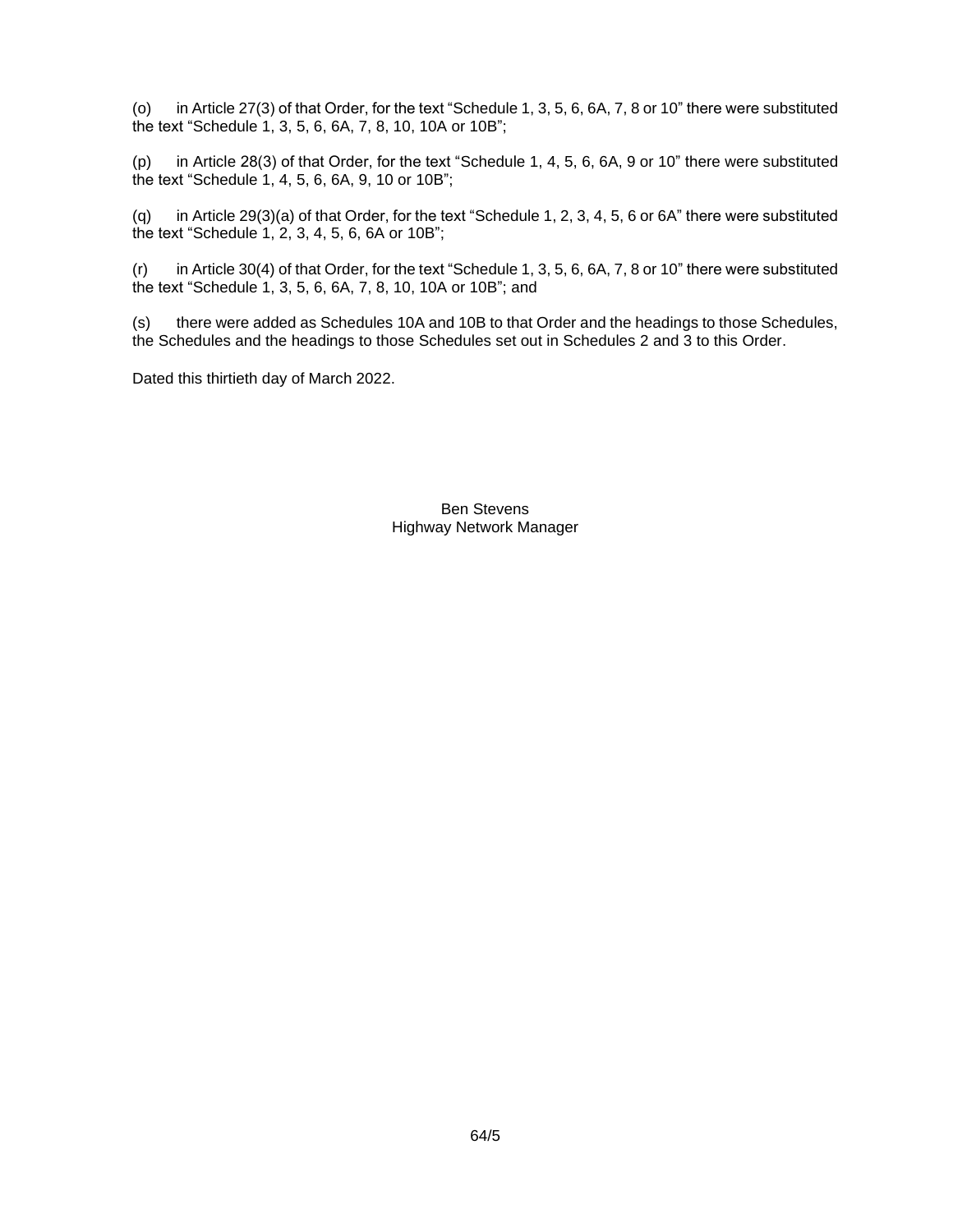## SCHEDULE 1 (see Article 4)

IN RELATION TO A PARKING PLACE REFERRED TO IN THIS SCHEDULE THE EXPRESSION "PERMITTED HOURS" MEANS THE PERIOD BETWEEN 8.30 A.M. AND 5.30 P.M. ON MONDAYS TO FRIDAYS INCLUSIVE, ANY SUCH DAY NOT BEING CHRISTMAS DAY, GOOD FRIDAY OR A BANK HOLIDAY.

PARKING PLACES IN WHICH A VEHICLE MAY BE LEFT DURING THE PERMITTED HOURS PROVIDED THE VEHICLE DISPLAYS EITHER A VALID HARD COPY RESIDENT'S PERMIT, A VALID HARD COPY CAR CLUB PERMIT, A VALID HARD COPY TRADE PERMIT OR A VALID HARD COPY VISITOR'S PERMIT, ISSUED IN RESPECT OF THAT VEHICLE, OR THERE APPEARS ON A HAND-HELD DEVICE AN INDICATION THAT AN ELECTRONIC VERSION OF ONE OF THOSE PERMITS OR A FLEXIBLE CAR CLUB PERMIT HAS BEEN GRANTED IN RESPECT OF THE VEHICLE AND THAT THE PERMIT IS VALID.

| No. of<br>parking<br>place<br>$\mathbf{1}$ | Designated parking place<br>$\overline{2}$                                                                                                                                                                                                      | Special<br>manner of<br>standing<br>3 |
|--------------------------------------------|-------------------------------------------------------------------------------------------------------------------------------------------------------------------------------------------------------------------------------------------------|---------------------------------------|
| *                                          | GAUDEN ROAD, the south-west side, from a point 17.2 metres north-west<br>of the north-western boundary of No. 102 Gauden Road north-westward for<br>a distance of 11.3 metres.                                                                  |                                       |
| *                                          | GAUDEN ROAD, the south-west side, from the north-western boundary of<br>No. 102 Gauden Road north-westward for a distance of 14.8 metres.                                                                                                       |                                       |
|                                            | GAUDEN ROAD, the south-west side, from a point 6.0 metres south-east<br>of the north-western boundary of No. 102 Gauden Road to the common<br>boundary of Nos. 108 and 110 Gauden Road.                                                         |                                       |
| $\star$                                    | GUILDFORD ROAD, the west side, from a point 0.4 metres north of the<br>southern boundary of No. 50 Guildford Road to a point 17.5 metres north of<br>that boundary.                                                                             |                                       |
| *                                          | GUILDFORD ROAD, the west side, from a point 23.5 metres north of the<br>southern boundary of No. 50 Guildford Road to a point 9.5 metres south of<br>the southern kerb-line of St. Barnabas Villas.                                             |                                       |
| $\star$                                    | KIMBERLEY ROAD, the south-west side, from a point 14.8 metres north-<br>west of the common boundary of Nos. 49 and 51 Kimberley Road north-<br>westward for a distance of 5.1 metres.                                                           |                                       |
| *                                          | KIMBERLEY ROAD, the south-west side, from a point 9.3 metres north-<br>west of the common boundary of Nos. 49 and 51 Kimberley Road to a point<br>opposite the south-eastern kerb-line of Kay Road.                                             |                                       |
| $\star$                                    | KIMBERLEY ROAD, the south-west side, from the common boundary of<br>Nos. 23 and 25 Kimberley Road to a point 4.7 metres north-west of the<br>common boundary of Nos. 19 and 21 Kimberley Road.                                                  |                                       |
|                                            | KIMBERLEY ROAD, the south-west side, from a point 1.3 metres south-<br>east of the common boundary of Nos. 19 and 21 Kimberley Road to a point<br>1 metre north-west of the common boundary of No. 1 Kimberley Road and<br>No. 125 Landor Road. |                                       |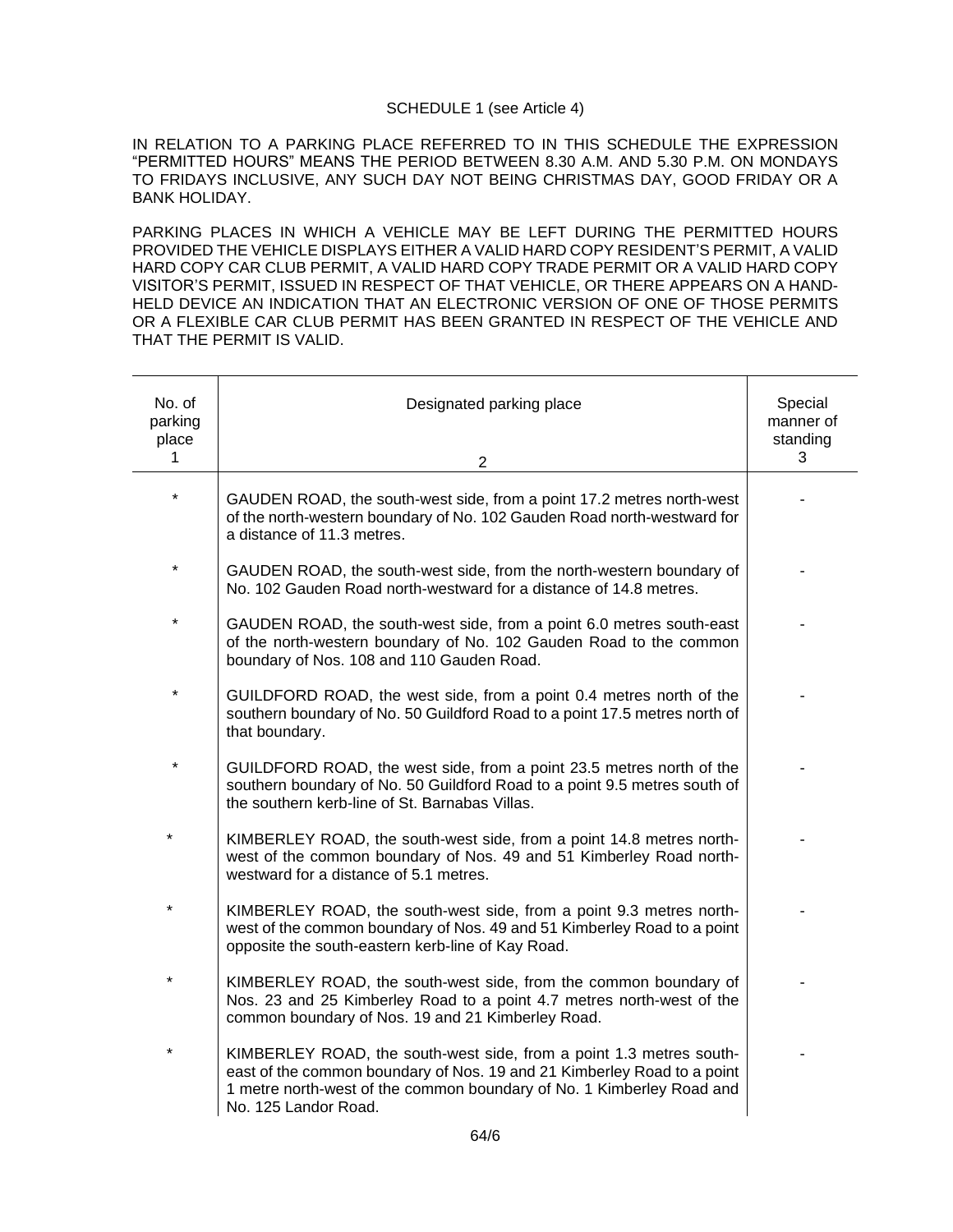| No. of<br>parking<br>place<br>1 | Designated parking place<br>2                                                                                                                                                                                                 | Special<br>manner of<br>standing<br>3 |
|---------------------------------|-------------------------------------------------------------------------------------------------------------------------------------------------------------------------------------------------------------------------------|---------------------------------------|
|                                 |                                                                                                                                                                                                                               |                                       |
|                                 | LARKHALL LANE, the north-west side, from a point 3.5 metres south-west<br>of the north-eastern boundary of No. 42 Larkhall Lane south-westward for<br>a distance of 11.0 metres.                                              |                                       |
| $\star$                         | LARKHALL LANE, the north-west side, from a point 2.5 metres north-east<br>of the north-eastern boundary of No. 42 Larkhall Lane north-eastward for a<br>distance of 22.6 metres.                                              |                                       |
| $\star$                         | PRIDEAUX ROAD, the north-east side, from a point 4.6 metres south-east<br>of the north-western boundary of No. 13 Tregothnan Road south-eastward<br>for a distance of 9.2 metres.                                             |                                       |
| $\star$                         | PRIDEAUX ROAD, the north-east side, from a point 19.8 metres south-east<br>of the north-western boundary of No. 13 Tregothnan Road to a point<br>opposite the party wall of Nos. 9 and 11 Prideaux Road.                      |                                       |
| $\star$                         | STOCKWELL PARK CRESCENT, the east side, from a point 10.0 metres<br>north of the common boundary of Nos. 17 and 19 Stockwell Park Crescent<br>to the northern boundary of Nos. 11 to 15 Stockwell Park Crescent.              |                                       |
| $\star$                         | STOCKWELL PARK CRESCENT, the south-west side, from the common<br>boundary of Nos. 40 and 42 Stockwell Park Crescent north-westward for a<br>distance of 5.4 metres.                                                           |                                       |
| $\star$                         | STOCKWELL PARK CRESCENT, the south-west side, from the common<br>boundary of Nos. 42 and 44 Stockwell Park Crescent to a point 10.2 metres<br>north-west of the common boundary of Nos. 50 and 52 Stockwell Park<br>Crescent. |                                       |
|                                 | UNION GROVE, the east side, from a point 11.2 metres south of the<br>northern boundary of No. 80 Courland Grove southward for a distance of<br>5.2 metres.                                                                    |                                       |
| $\star$                         | WALBERSWICK STREET, the north side, from a point 0.5 metres east of<br>the western boundary of No. 1 Walberswick Street eastward for a distance<br>of 16.3 metres.                                                            |                                       |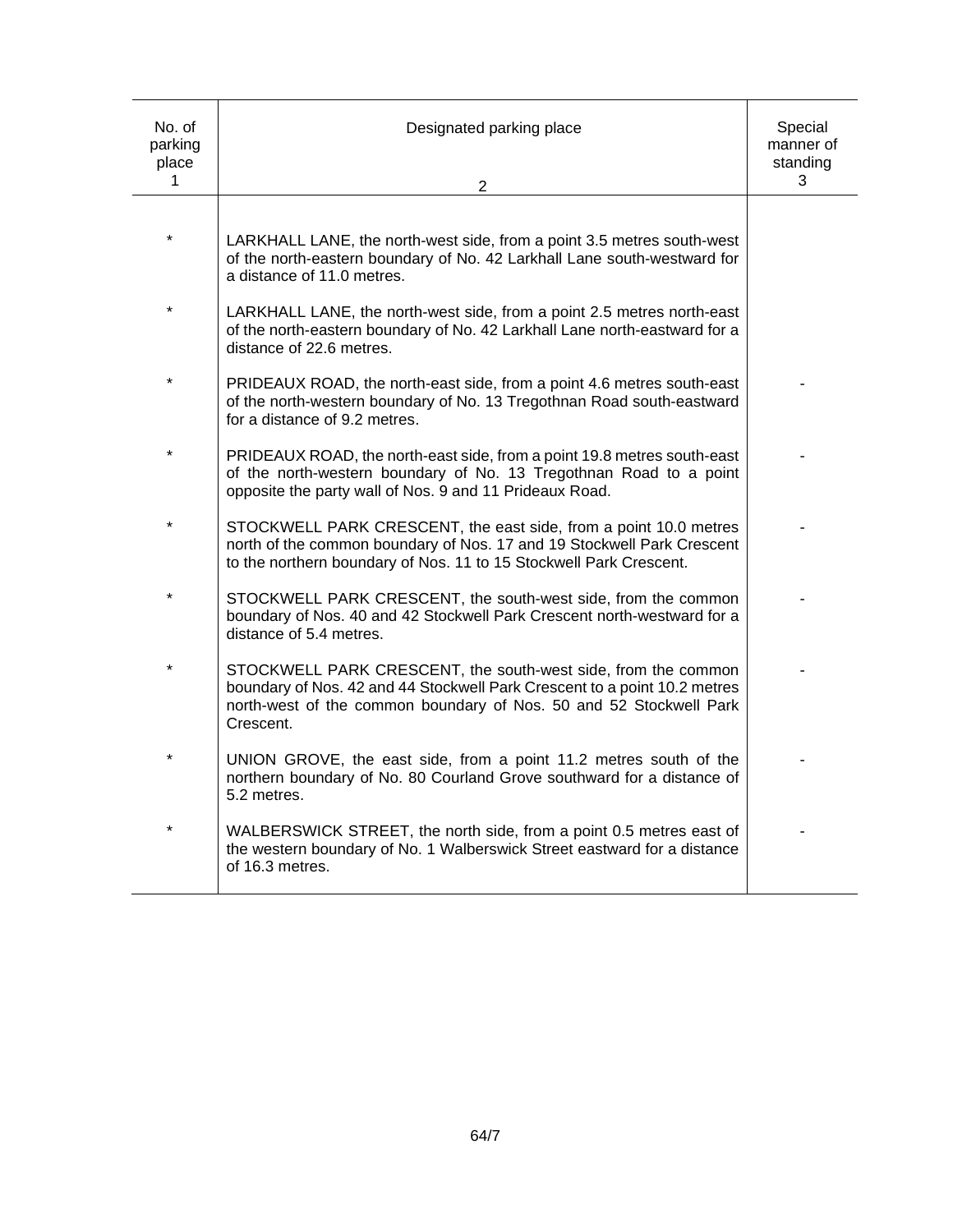# SCHEDULE 10A (see Articles 3 and 4(9))

IN RELATION TO A PARKING PLACE REFERRED TO IN THIS SCHEDULE THE EXPRESSION "PERMITTED HOURS" MEANS AT ANY TIME.

PARKING PLACES IN WHICH A VEHICLE MAY BE LEFT DURING THE PERMITTED HOURS PROVIDED THE VEHICLE DISPLAYS EITHER A VALID HARD COPY LAMBETH RESIDENT'S PERMIT, A VALID HARD COPY LAMBETH CAR CLUB PERMIT, A VALID HARD COPY LAMBETH VISITOR'S PERMIT OR A VALID HARD COPY TRADE PERMIT, ISSUED IN RESPECT OF THAT VEHICLE, OR THERE APPEARS ON A HAND-HELD DEVICE AN INDICATION THAT AN ELECTRONIC VERSION OF ONE OF THOSE PERMITS OR A FLEXIBLE CAR CLUB PERMIT HAS BEEN GRANTED IN RESPECT OF THAT VEHICLE AND THE PERMIT IS VALID, PROVIDED THAT THE ELECTRICAL STORAGE BATTERY OF THAT VEHICLE IS IN THE PROCESS OF BEING CHARGES FROM A MAINS ELECTRICAL SOURCE ADJACENT TO THAT PARKING PLACE.

| Parking<br>place<br>No. | Designated parking place                                                                                                                                                           | Special<br>manner of<br>standing |
|-------------------------|------------------------------------------------------------------------------------------------------------------------------------------------------------------------------------|----------------------------------|
| 1                       | 2                                                                                                                                                                                  | 3                                |
| 1                       | GAUDEN ROAD, the south-west side, from the north-western boundary of<br>No. 102 Gauden Road south-eastward for a distance of 6 metres.                                             |                                  |
| $\overline{2}$          | GUILDFORD ROAD, the north-west side, from a point 17.5 metres north-<br>east of the southern boundary of No. 50 Guildford Road north-eastward<br>for a distance of 6 metres.       |                                  |
| 3                       | KIMBERLEY ROAD, the south-west side, from a point 1.3 metres south-<br>east of the common boundary of Nos. 19 and 21 Kimberley Road north-<br>westward for a distance of 6 metres. |                                  |
| 4                       | LARKHALL LANE, the north-west side, from a point 2.5 metres north-east<br>of the north-eastern boundary of No. 42 Larkhall Lane south-westward for<br>a distance of 6 metres.      |                                  |
| 5                       | PRIDEAUX ROAD, the north-east side, from a point 13.8 metres south-<br>east of the north-western boundary of No. 13 Tregothnan Road south-<br>eastward for a distance of 6 metres. |                                  |